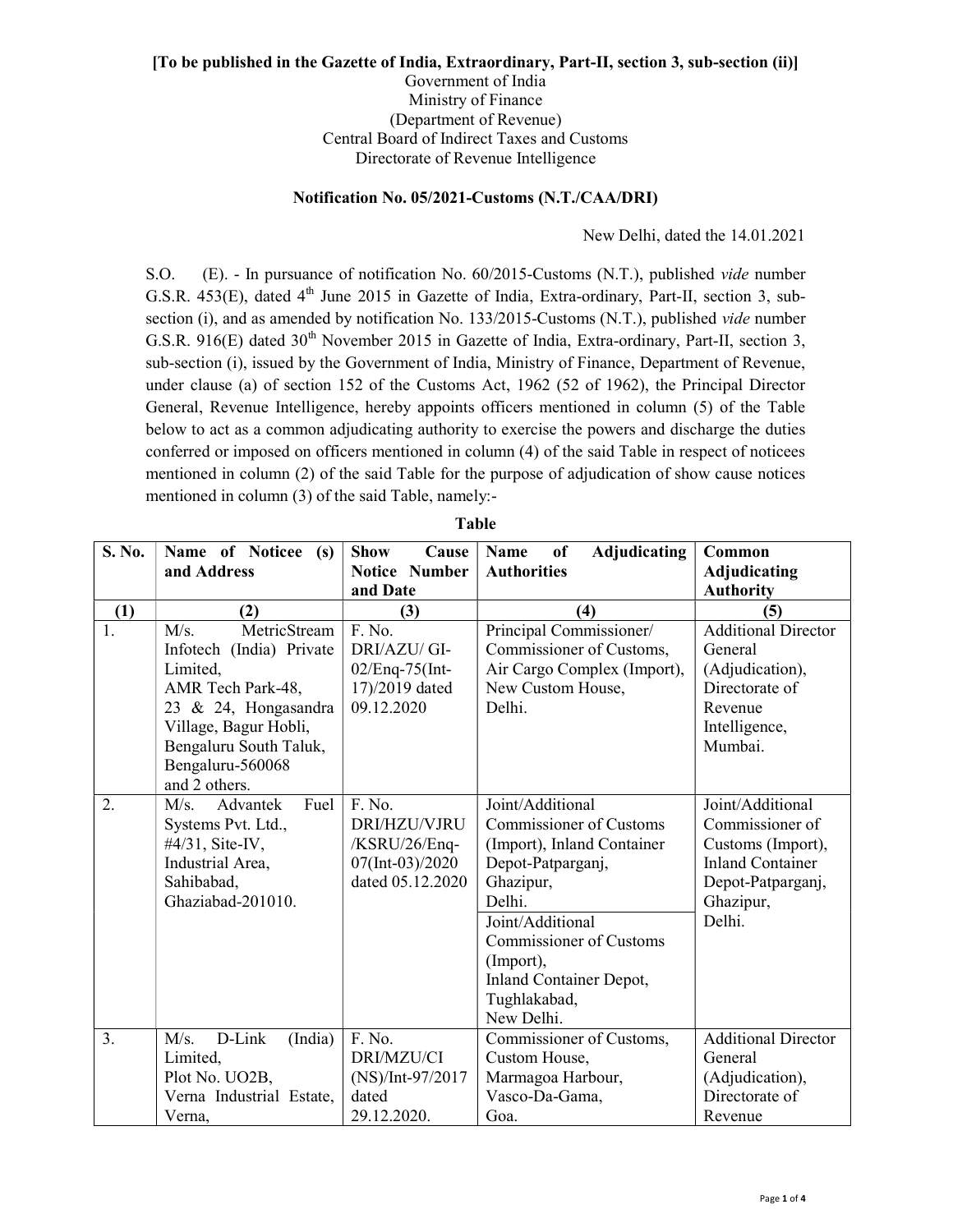|    | Salcette,<br>Goa-403722.                                                                                                                                                       |                                                                        | Commissioner of Customs<br>(Nhava Sheva-V),                                                                                                                                                                                                                                                                                                                                                                                                                                                                                                                                                                                                                                | Intelligence,<br>Mumbai.                                                                                          |
|----|--------------------------------------------------------------------------------------------------------------------------------------------------------------------------------|------------------------------------------------------------------------|----------------------------------------------------------------------------------------------------------------------------------------------------------------------------------------------------------------------------------------------------------------------------------------------------------------------------------------------------------------------------------------------------------------------------------------------------------------------------------------------------------------------------------------------------------------------------------------------------------------------------------------------------------------------------|-------------------------------------------------------------------------------------------------------------------|
|    |                                                                                                                                                                                |                                                                        | Jawaharlal Nehru Custom<br>House,<br>Raigad.                                                                                                                                                                                                                                                                                                                                                                                                                                                                                                                                                                                                                               | (For Sl. No. 3 to 4<br>of the Table)                                                                              |
|    |                                                                                                                                                                                |                                                                        | Commissioner of Customs<br>(Import),<br>Air Cargo Complex,<br>Sahar, Andheri (East),                                                                                                                                                                                                                                                                                                                                                                                                                                                                                                                                                                                       |                                                                                                                   |
| 4. | M/s.<br>Brightstar<br>Telecommunications<br>India Ltd.,<br>$1st$ Floor, Plot No. 16,<br>Udyog Vihar, Phase-IV,<br>Gurugram-122015.                                             | F. No.<br>DRI/MZU/CI<br>(NS)/Int-99/2017<br>dated 31.12.2020           | Mumbai.<br><b>Commissioner of Customs</b><br>(Import),<br>Air Cargo Complex,<br>Sahar, Andheri (East),<br>Mumbai.<br>Principal Commissioner of<br>Customs,<br>Air Cargo Complex (Import),<br>New Custom House,<br>New Delhi.<br><b>Commissioner of Customs</b><br>(Chennai-II),<br>Import Commissionerate,<br>Custom House,<br>Chennai.<br>Principal Commissioner of<br>Customs (Chennai-VII),<br>Air Cargo Complex,<br>Meenambakkam,<br>Chennai.<br><b>Commissioner of Customs</b><br>(Nhava Sheva-V),<br>Jawaharlal Nehru Custom<br>House,<br>Raigad.<br>Additional Commissioner of<br>Customs (Import),<br><b>Inland Container Depot-</b><br>Tughlakabad,<br>New Delhi. |                                                                                                                   |
| 5. | M/s. Indo Borax and<br>Chemicals Ltd.,<br>302,<br>Link<br>Rose<br>Building,<br>Linking Road,<br>Near Kotak Mahindra<br>Bank, Santacruz West,<br>Mumbai-400054<br>and 5 others. | F. No.<br>DRI/AZU/SRU-<br>06/2020/Indo-<br>Borax dated<br>16.12.2020.  | Principal Commissioner/<br>Commissioner of Customs,<br>Indore,<br>Manik Bagh Palace,<br>Indore<br>Principal Commissioner/<br>Commissioner of Customs,<br>Custom House,<br>Near All India Radio,<br>Navrangpura,                                                                                                                                                                                                                                                                                                                                                                                                                                                            | <b>Additional Director</b><br>General<br>(Adjudication),<br>Directorate of<br>Revenue<br>Intelligence,<br>Mumbai. |
| 6. | Polymers<br>M/s.<br>Savita<br>Ltd.,<br>66/67, Nariman Bhavan,<br>Nariman Point,<br>Mumbai-400021.                                                                              | F. No.<br>DRI/KZU/<br>CF/Enq-04 (Int-<br>09)/2019 dated<br>21.12.2020. | Ahmedabad.<br>Principal Commissioner/<br><b>Commissioner of Customs</b><br>(Import-II),<br>New Custom House,<br>Ballard Estate,<br>Mumbai.                                                                                                                                                                                                                                                                                                                                                                                                                                                                                                                                 | <b>Additional Director</b><br>General<br>(Adjudication),<br>Directorate of<br>Revenue<br>Intelligence,            |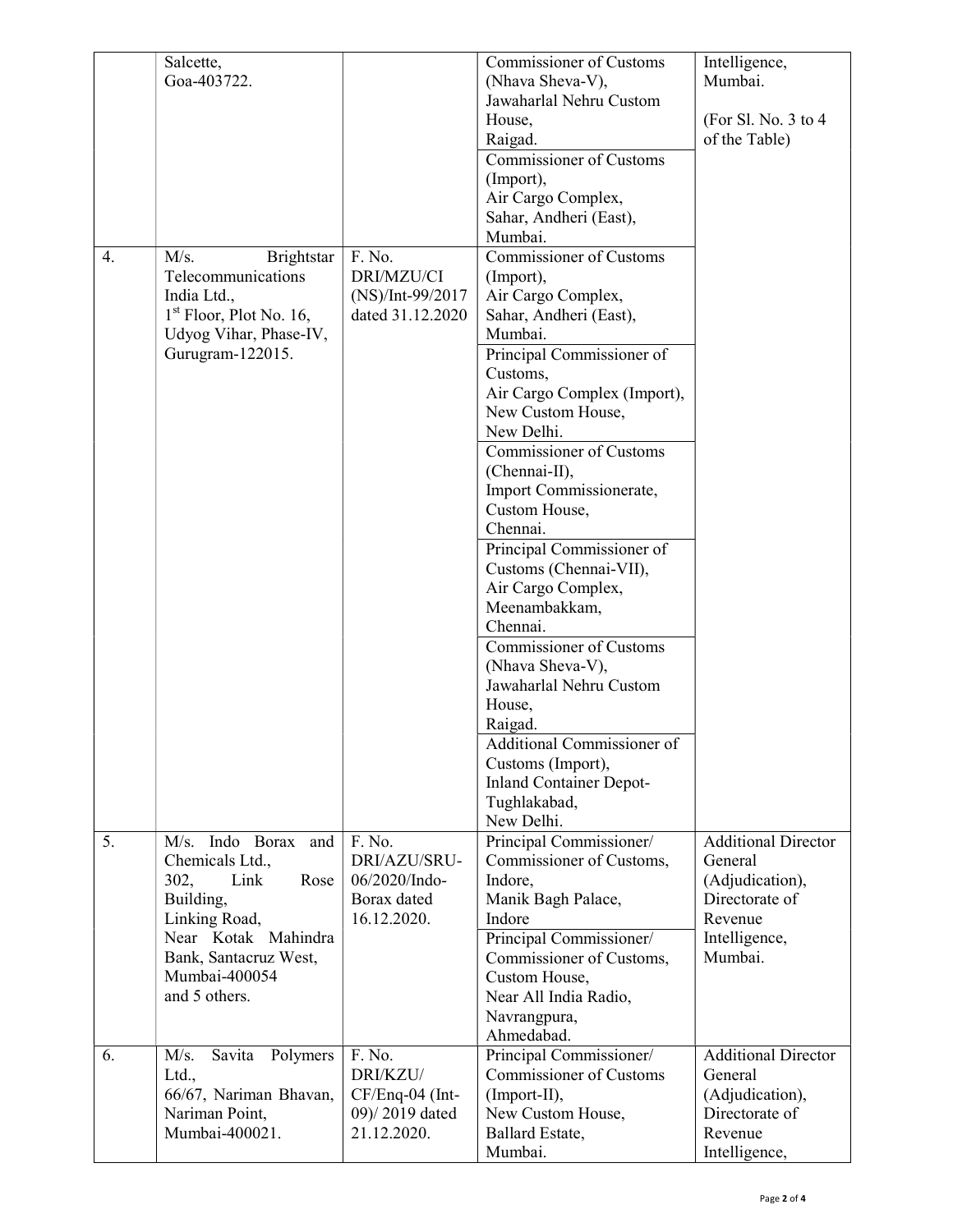|    |                                                                                                                                                               |                                                                        | Joint/Additional<br><b>Commissioner of Customs</b><br>(Nhava Sheva-II),<br>Jawaharlal Nehru Custom<br>House,<br>Raigad.                                                                                                                                                                                                                                                                                                                                                                                                                                                                                               | Mumbai.<br>(For Sl. No. 6 To 9<br>of the Table) |
|----|---------------------------------------------------------------------------------------------------------------------------------------------------------------|------------------------------------------------------------------------|-----------------------------------------------------------------------------------------------------------------------------------------------------------------------------------------------------------------------------------------------------------------------------------------------------------------------------------------------------------------------------------------------------------------------------------------------------------------------------------------------------------------------------------------------------------------------------------------------------------------------|-------------------------------------------------|
| 7. | M/s.<br>Satyendra<br>Packaging Limited,<br>Survey<br>No.<br>111/4,<br>Opposite to Hotel 2000,<br>NH-8, At Gopalpura,<br>Tal & Distt-Anand,<br>Gujarat-388370. | F. No.<br>DRI/KZU/<br>CF/Enq-18 (Int-<br>09)/2020 dated<br>21.12.2020. | Principal Commissioner/<br>Commissioner of Customs,<br>Custom House,<br>Near All India Radio,<br>Navrangpura,<br>Ahmedabad.<br>Principal Commissioner/<br><b>Commissioner of Customs</b><br>(Preventive), Jamnagar,<br>Sharda House,<br>Bedi Bandar,<br>Jamnagar.<br>Joint/Additional<br>Commissioner of Customs,<br>Mundra PUB Building,<br>Adani Port,<br>Mundra.                                                                                                                                                                                                                                                   |                                                 |
| 8. | M/s.<br>Pioneer<br>Polyleathers Limited,<br>B-46, Hosiery Complex,<br>Phase-II,<br>Noida-201305.                                                              | F. No.<br>DRI/KZU/<br>CF/Enq-20 (Int-<br>09)/2020 dated<br>21.12.2020. | Principal Commissioner/<br>Commissioner of Customs,<br>Custom House,<br>Noida, Concor Complex,<br>Gautam Budh Nagar,<br>Greater Noida.<br>Principal Commissioner/<br><b>Commissioner of Customs</b><br>(Import),<br><b>Inland Container Depot-</b><br>Tughlakabad,<br>New Delhi.<br>Joint/Additional<br>Commissioner of Customs,<br><b>Inland Container Depot-</b><br>Patparganj,<br>New Delhi.<br>Joint/Additional<br>Commissioner of Customs,<br>Mundra PUB Building,<br>Adani Port,<br>Mundra.<br>Joint/Additional<br>Commissioner of Customs<br>(Nhava Sheva-II),<br>Jawaharlal Nehru Custom<br>House,<br>Raigad. |                                                 |
| 9. | M/s. Nectar Lifesciences<br>Ltd.,<br>SCO-38-39,<br>Sector-9D,<br>Chandigarh-160009.                                                                           | F. No.<br>DRI/KZU/<br>CF/Enq-22 (Int-<br>09)/2020 dated<br>21.12.2020. | Principal Commissioner/<br><b>Commissioner of Customs</b><br>(Nhava Sheva-II),<br>Jawaharlal Nehru Custom<br>House,<br>Raigad.                                                                                                                                                                                                                                                                                                                                                                                                                                                                                        |                                                 |